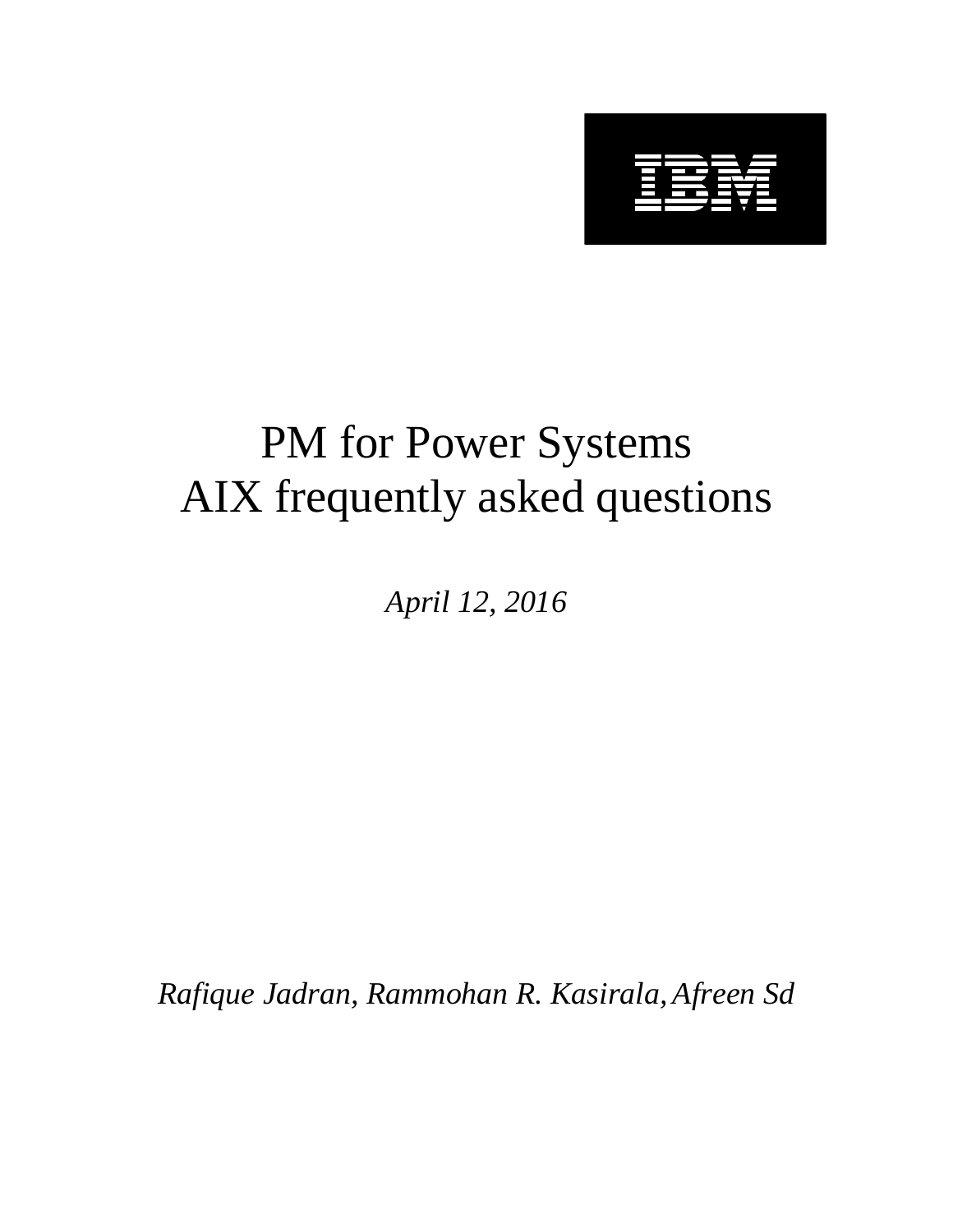# **Table of contents**

## **General**

How do I get support for PM for Power Systems™?

What function does the Workload Estimator and PM for Power Systems provide?

Where do I find additional documentation regarding PM for Power Systems?

What is an IBM user id? How do I get one?

I have forgotten my registration key/password. How do I get it resent?

Why are the LPARs not sorted in the forgot registration key/password dialog?

How do I update my Customer Information?

Is there a Trouble Shooting document available if I encounter any questions in the set up or data transmission process?

#### **Setup**

What releases of AIX® are supported by PM?

What happened to the old pmaix.rte fileset, which was present prior to TL upgrading?

What will happen if a customer tries to install pmaix.rte?

What else must I do to get PM working beyond having installed the TL that contains the bos.perf.tools fileset?

What would cause my server/partition to not have an active recording?

Do I need Electronic Service Agent to transfer PM Data?

What is the sys.discover tool and how do I use it?

What are the recommended PM AIX Collection Agent fixes that I should install on my AIX server?

How do I update my Customer Information?

#### **Data collection**

What are the activation steps for Shared Processor Pool and total System View graphs?

What does IBM do with the data I send?

I have been asked by my Business Partner to authorize him/her to see my data. What does this mean and how do I do it?

How many days of performance data are stored on my server/partition?

Where is the location of the performance data files that are sent to IBM?

How to a view the PM AIX Collection Agent log files?

Can I be collecting topas data for nmon at the same time as collecting topas data for PM?

Why can't I 'Enable Data Transmission'? I get an error indicating 'Persistent local binary recording is not running.'

How do I restart my performance recording?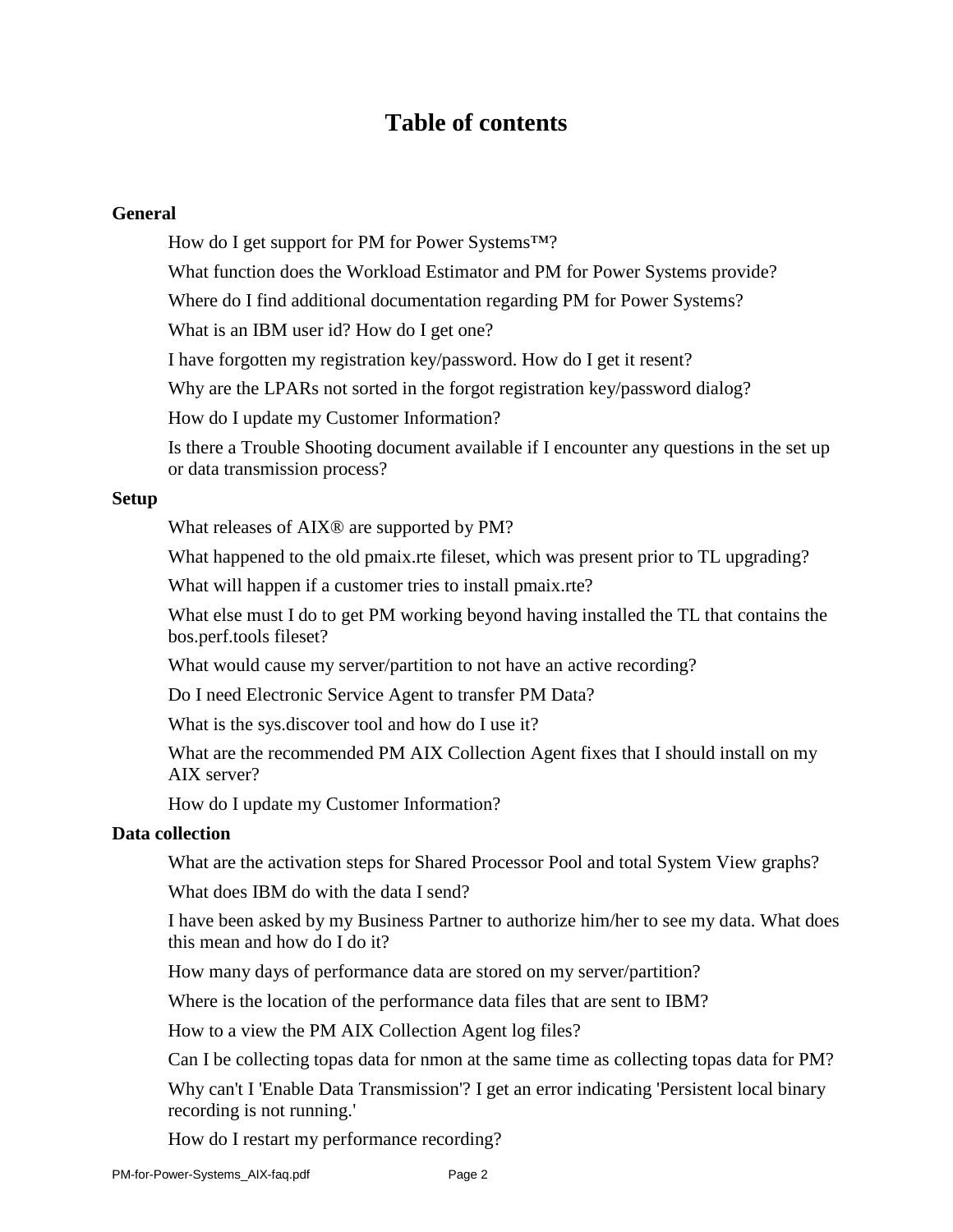I have stopped my performance recording, why is my server/partition still sending the same performance information to IBM?

Why am I not able to collect SAN data?

#### **Transmission**

I'm wanting to do processor pools and total system view reports on a FSM managed system. Why do I get an error message stating "Required HMC version 7.3.0 or above"?

How do I troubleshoot PM AIX data transmission?

What do I have to do to transmit my performance data to IBM?

Are their dependencies on the HMC driver level when using the HMC to transmit performance (PM) data to IBM?

I am using a HMC and attempting to transmit the PM data using ESA but it is not working.

I have transmitted data but cannot see my reports? What do I do?

How do I retransmit all of my available performance data to IBM?

Why can't I send performance data for the current date?

Security of my data is of great concern. What steps has IBM taken to ensure that my data cannot be seen by unauthorized persons?

#### **Reports**

What should I do if I'm having trouble opening the 6 month .pdf using FireFox when viewing / printing my reports?

Why do I have processor utilization greater than 100% for an uncapped partition?

What should I do if the graphed data in my reports is unreasonable ? e.g. excessively high

How do I view my reports?

Where can I get more help as to what the reports mean?

Once I transmit the data, how soon can I see the reports?

What is the difference between the PM for Power Systems: no charge service level and detailed reports?

What is the official name of the full service?

What optional function services are available and how do I inquire about them? In a bind? Need more capacity? Need a performance tuning?

How do I interpret the RUN Q information?

How can I find the usage of SAN Disk on my disk graphs?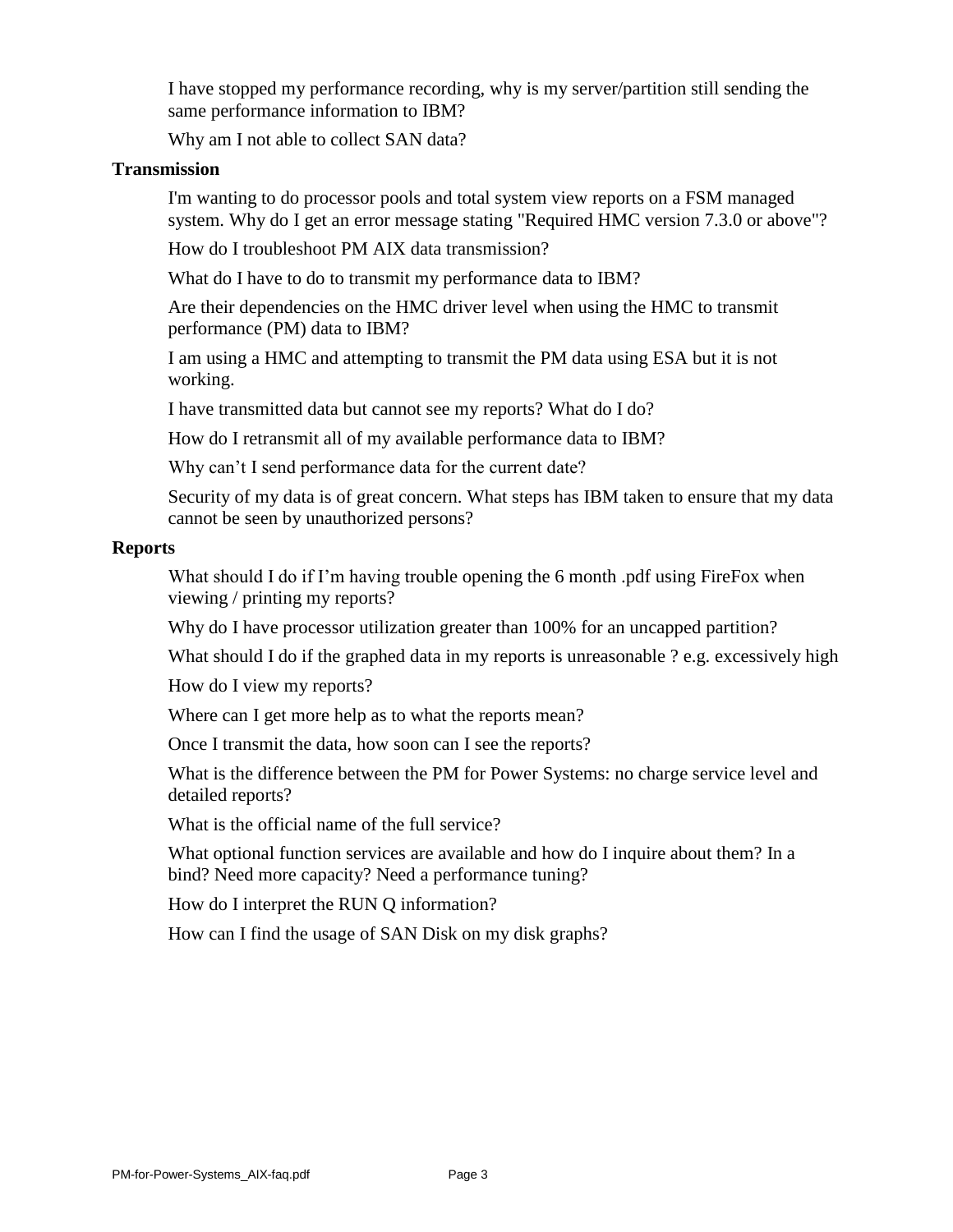# **General**

## **How do I get support for PM for Power Systems?**

Problems should continue to be submitted to IBM using normal country procedures already defined for "Electronic Service Agent" support for:

- Any problems related to the activation or operation of the "Electronic Service Agent"
- The transmission of customer data from "Electronic Service Agent" to IBM

If you experience any problems with activating and using PM AIX Collection Agent, please contact your in country IBM AIX support or use the following link:

## [IBM representative contact list](http://www-03.ibm.com/systems/power/support/perfmgmt/contact.html)

## **What function does the Workload Estimator and PM for Power Systems provide?**

PM for Power Systems data for your system can be integrated with the IBM Systems Workload Estimator (WLE) to help you easily size your next Power Systems upgrade based on your utilization and growth. The PM for Power Systems data can be used to:

- Size an upgrade
- Evaluate/size a server consolidation
- Evaluate/size your LPAR growth and performance
- Size the addition of new workloads like Linux, WebSphere and Domino

PM for Power Systems provides a direct link to WLE. Use the "Size Next Upgrade" feature after signing in to view your reports.

## **Where do I find additional documentation regarding PM for Power Systems?**

Sources of information:

- [Getting Started and Managing PM Groups Tour](http://www-03.ibm.com/systems/resources/systems_power_support_pm_gettingstarted.pdf) (539KB)
- [AIX Interactive Graphing Tour](http://www-03.ibm.com/systems/resources/systems_power_support_pm_aixtour.pdf) (608KB)
- [Graph Reference Document](http://www-03.ibm.com/systems/resources/Systems_power_support_pm_graph_reference.pdf) (3.49MB)

## **What is an IBM user id? How do I get one?**

The IBM user ID, coupled with the self registration process gives you access authority to view your on-line reports. You get one by going to the IBM Web site. Follow the instructions on the right side of the page if you do not have an existing id.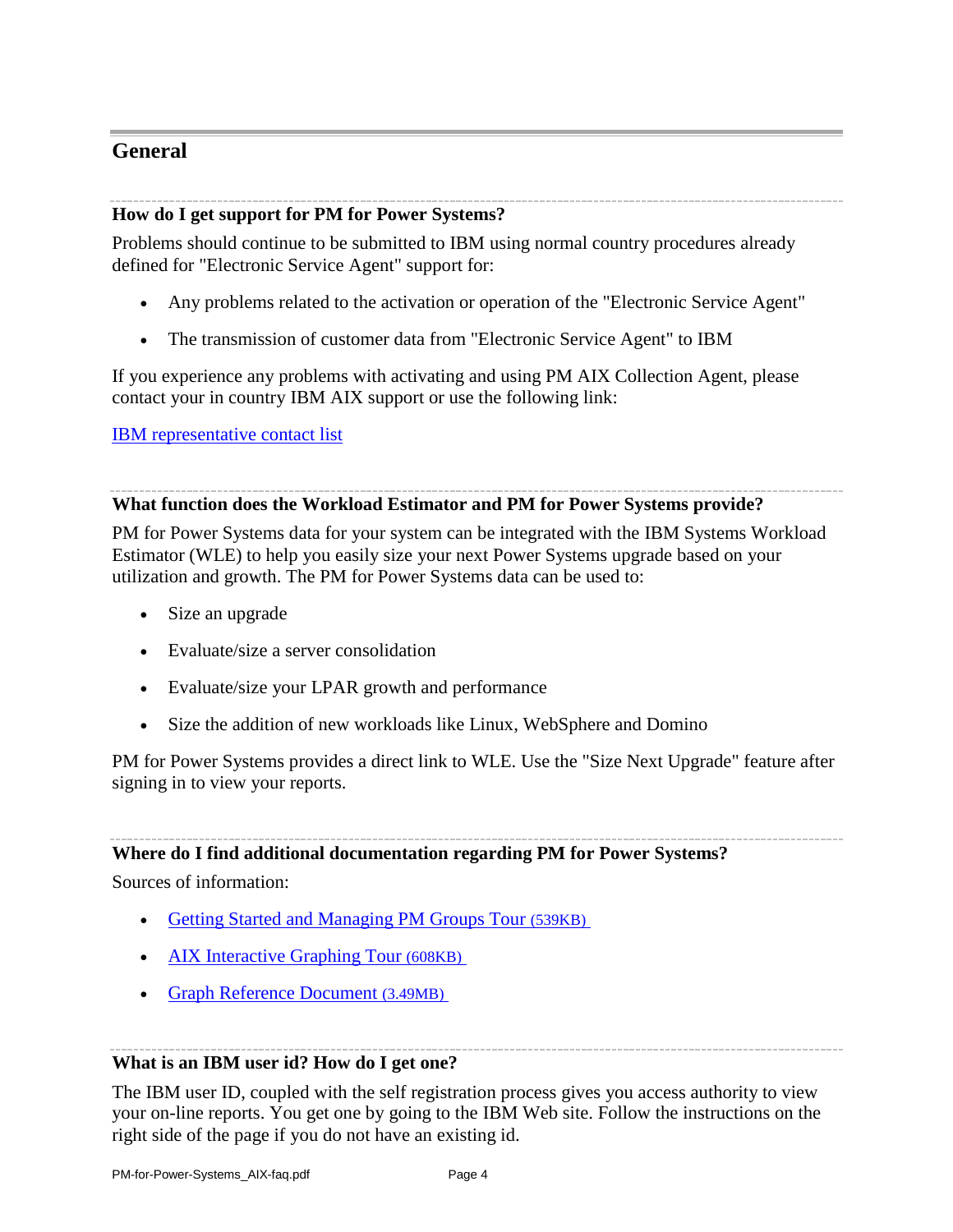## **I have forgotten my registration key/password. How do I get it resent?**

If you have forgotten your registration key/password, you may still be able to view your reports. Refer to the following instructions depending on the login type.

## *Customer Login using IBM Web ID*

Follow the steps outlined below to have the registration key/password automatically emailed to you:

- Login using your IBM Web ID
- Access or create a new Group
- Click **Add Server** button
- Click the **here** link for "If you do not have the registration key/password press **here**."
- Follow the instructions on the dialog box

## **Why are the LPARs not sorted in the forgot registration key/password dialog?**

When you click the **here** link for "If you do not have the registration key/password press **here**." you will be asked to enter the Serial number and Server/system name.

Upon clicking the Continue button, a list of servers will be displayed allowing you to select the appropriate LPAR that you wish to have the registration key/password sent to you. The list is sorted by Last Transmission date and not by LPAR.

## **How do I update my Customer Information?**

To change any of your customer information such as Company Name, Contact Name & e-mail address - telnet to each server and do the following steps to configure and activate the PM AIX Collection Agent:

- Login as root
- At # prompt, type 'smit topas' and press ENTER
- Select 'List active Recordings' and confirm there is an active recording
- Press ESC+3 to go back to main 'Topas' menu
- Select 'Setup Performance Management'
- Select 'Change/Show Customer Information'
- Enter your company and contact information and press ENTER to save
- Press ESC+3 to go back to 'Setup Performance Management' menu
- Select 'Enable Data Transmission'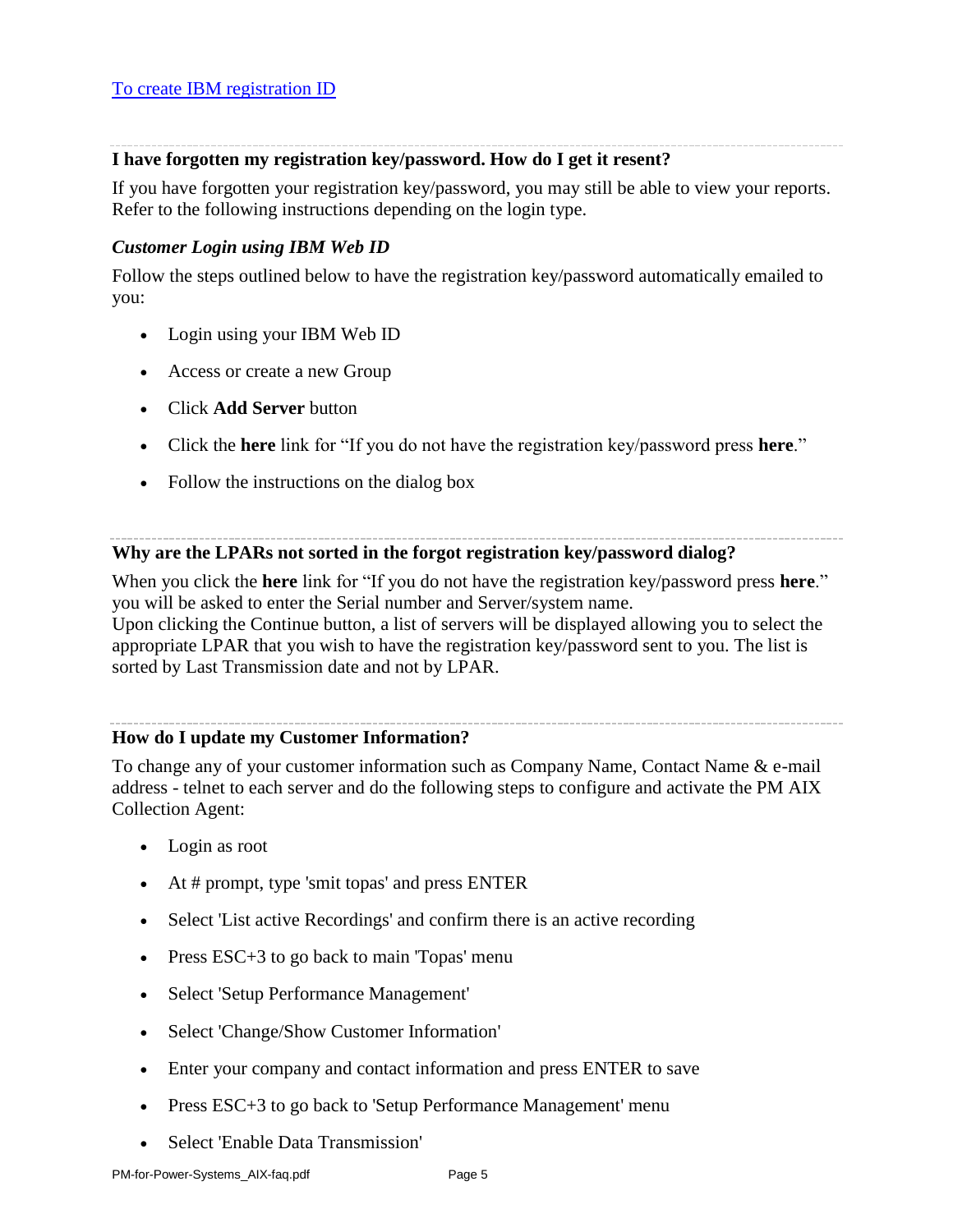Your server is now ready to generate a performance file to be picked up by ESA or HMC to be sent to IBM

**Important note**: You must update the Customer Information option to ensure it includes email address and correct country code.

**Is there a Trouble Shooting document available if I encounter any questions in the set up or data transmission process?**

Yes.

[PM-AIX Basic Trouble Shooting](http://www-03.ibm.com/systems/resources/Systems_power_support_pm_trouble_shooting_aix.pdf) (70KB)

## **Setup**

#### **What releases of AIX are supported by PM?**

AIX 6.1 TL06 and higher.

#### **What happened to the old pmaix.rte fileset, which was present prior to TL upgrading?**

pmaix.rte filset will be automatically de-installed during the upgrading of TL and its functionality will be taken over by bos.perf.tools fileset.

**Note**: Before the upgrade it is advised to send all collected PM data to IBM.

## **What will happen if a customer tries to install pmaix.rte?**

An error message will be printed saying that pmaix.rte is superseded by the bos.perf.tools fileset. It will not allow pmaix.rte fileset to be installed.

**What else must I do to get PM working beyond having installed the TL that contains the bos.perf.tools fileset?**

After upgrading your operating system, a Performance Recording will be automatically started for you. To finish the installation of PM AIX Collection Agent, do the following steps on each server/partition:

- From a command line you must type 'smit'
- Select 'Performance & Resource Scheduling'
- Select 'Topas'
- Select 'Setup Performance Management'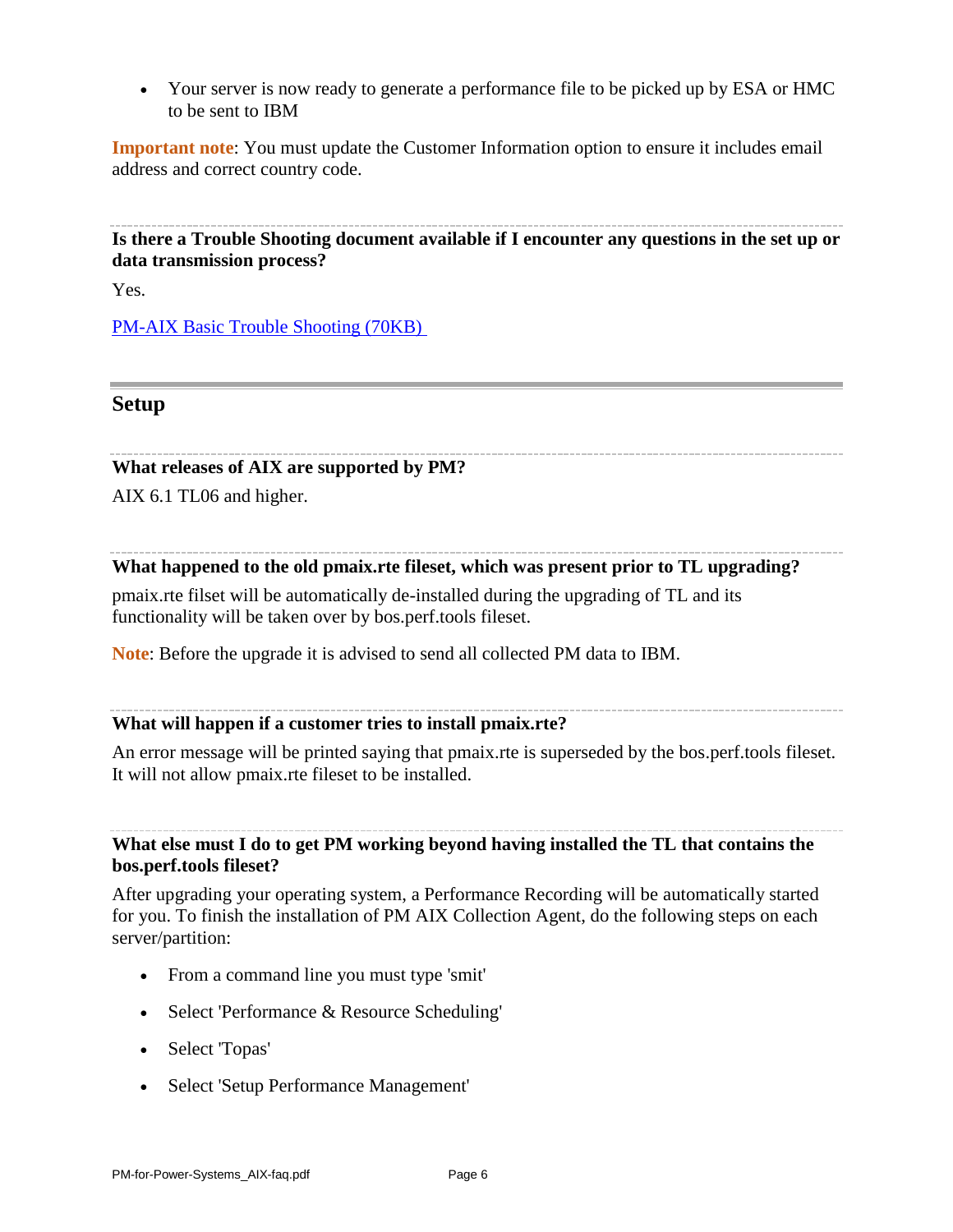- Select 'Change/Show Customer Information' and enter the company name and address information as well as the contact name and e-mail address.
- Select 'Enable Data Transmission'
- Configure Electronic Service Agent (ESA) or HMC is also required as a method to transmit the PM data to IBM

**Important note:** You must update the Customer Information option to ensure it includes email address and correct country code.

The email address is needed as a 'registration key' is emailed to you once your system or partition transmits PM data the first time. Instructions will be included on how the key is used to allow you to view your entitled performance and capacity graphs on the Internet.

**Note:** PM uses "topasrec" persistent binary recording to collect the performance data. So, "topasrec" persistent binary recording should always be enabled for PM Service to collect performance data. A recording will automatically be started for you.

## **What would cause my server/partition to not have an active recording?**

If you boot your server/partition into single-user mode, sometime referred to as run-level 5, there will not be an active recording. You must reboot your server/partition into run-level 2 mode.

To determine your current run-level:

- Login as root
- At # prompt, type 'who  $-r'$  and press ENTER
- Note the current run-level

An active recording is automatically added to the /etc/inittab and crontab. To confirm it has been added:

- Login as root
- To see if there is an active recording, type 'smit topas' and press ENTER, select 'List active Recordings' and note results.
- To locate the recording, type 'grep topasrec /etc/inittab' and press ENTER
- There should be an entry similar to: "xmdaily:2:once:/usr/bin/topasrec -L -s 300 -R 1 -r 7 -o /etc/perf/daily/ -ypersistent=1 2>&1 >/dev/null #Start daily recording"
- To locate additional settings, type 'crontab -l' and press ENTER
- There should be two entries similar to: "55 23  $* * * /var/perf/pm/bin/pmcf$   $\geq$  /dev/null  $2 > \& 1$  #Enable PM Data Collection" and "59 23 \* \* \* /var/perf/pm/bin/pmcfg -T #Enable PM Data Transmission"

If there are not any entries, you will need to 'Start New Recording'.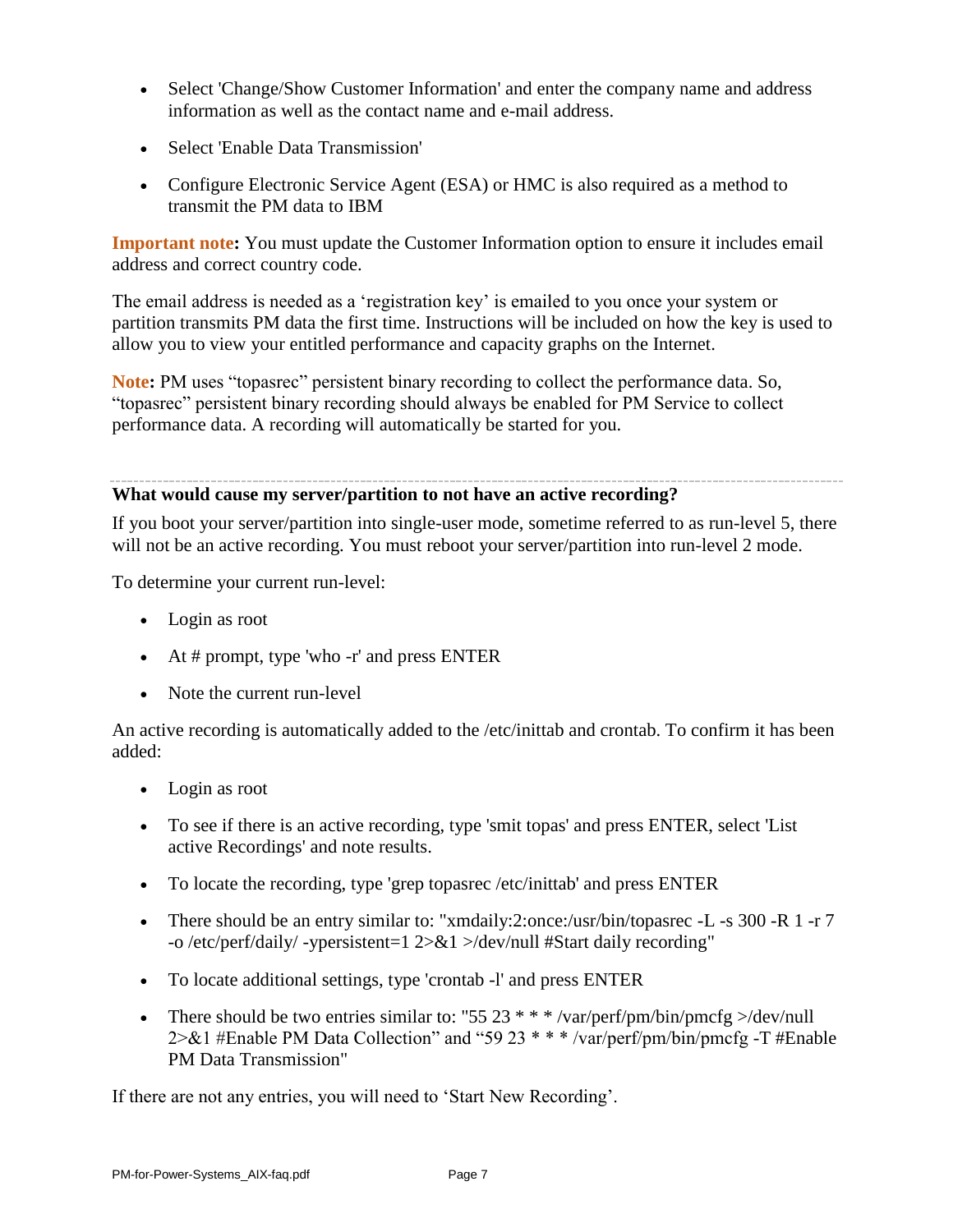## **Do I need Electronic Service Agent to transfer PM Data?**

Yes. PM Data can be transferred to IBM either by using ESA on your HMC or on your non-HMC controlled AIX hardware. Please configure ESA to send the PM data. Please refer to the IBM Infocenter for the manual steps to transmit the PM Data.

For more information about configuring and activating ESA, please refer to the following:

- Activating PM AIX Collection Agent on AIX V6.1 TL 3, AIX V5.3 TL 9 and higher [releases of both](http://www-03.ibm.com/systems/power/support/perfmgmt/activation.html#activate_collections_aix)
- <http://www.ibm.com/support/electronic>

## **What is the sys.discover tool and how do I use it?**

The sys.discover tool can be used to find information about your server/partition such as the Machine Type as well as the Serial Number/LPAR. It will also tell you if the server is HMC controlled as well as if PM AIX Collection Agent is enabled.

To use the tool:

- Login as root
- Enter the following at the # prompt and press enter '/usr/esa/bin/sys.discover'
- Note the following HMC\_CONTROLLED and PM\_INSTALLED

If PM\_INSTALLED is false, then you need to 'Enable Data Transmission' before your performance data will be sent to IBM.

## **What are the recommended PM AIX Collection Agent fixes that I should install on my AIX server?**

It is recommended that you install the latest AIX operating system fix packs to ensure your AIX server's performance information is correctly collected and sent to IBM.

Please refer to the following specific PM AIX Collection Agent fixes that are recommended that you install to your AIX server:

## *Non-English server locale may cause problems sending performance data to IBM*

- [AIX 5.3](http://www.ibm.com/support/docview.wss?uid=isg1IZ66496)
- $\bullet$  [AIX 6.1](http://www.ibm.com/support/docview.wss?uid=isg1IZ66491)

## *To resolve data transmission issue when setting up processor pools and system view graphs, please install the respective APAR.*

- [AIX 6.1 TL06](http://www.ibm.com/support/docview.wss?uid=isg1IV07528)
- [AIX 6.1 TL07](http://www.ibm.com/support/docview.wss?uid=isg1IV04924)
- [AIX 7.1 TL00](http://www.ibm.com/support/docview.wss?uid=isg1IV14668)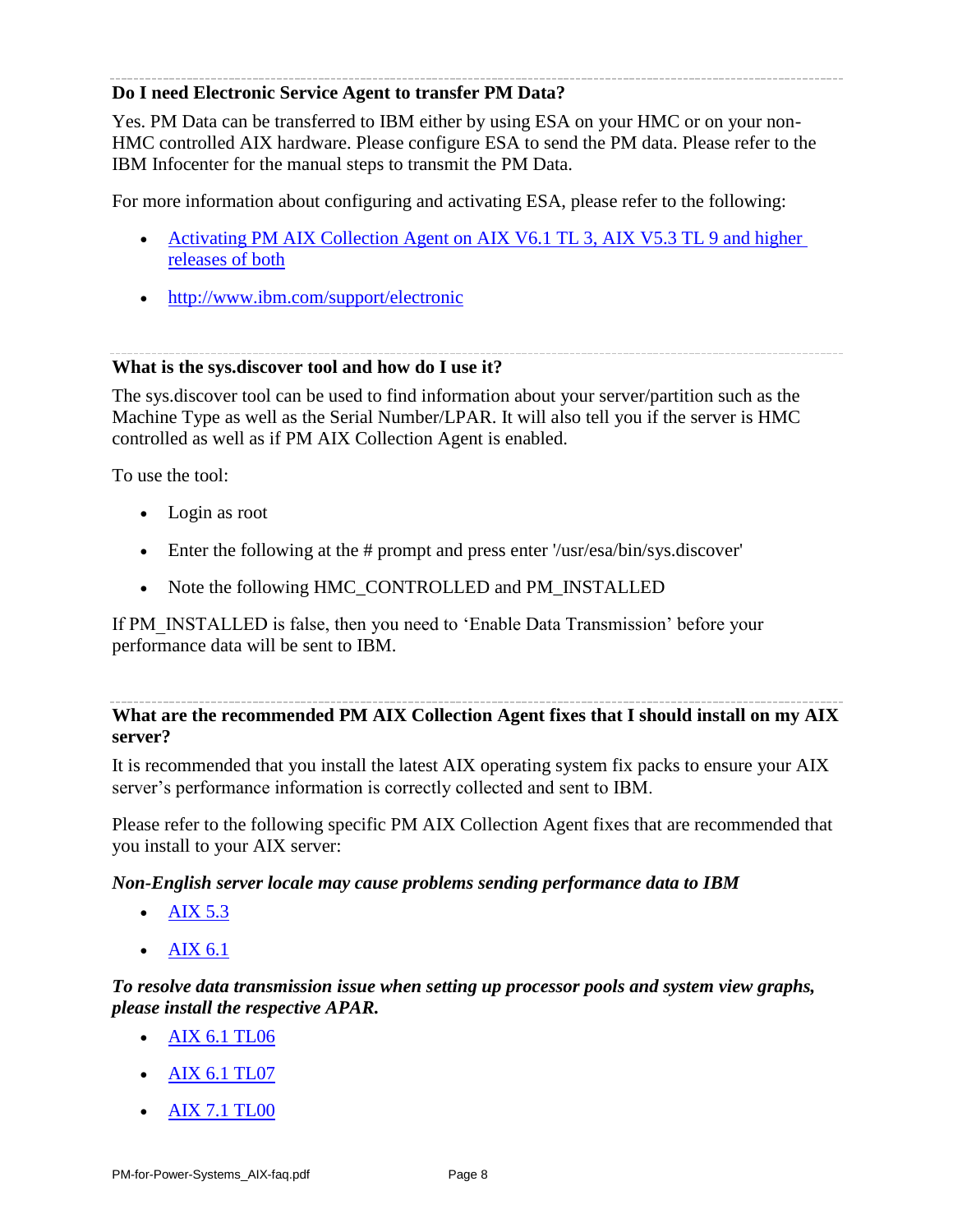## • [AIX 7.1 TL01](http://www.ibm.com/support/docview.wss?uid=isg1IV06687)

For more information about AIX operating system fix packs: [IBM Support -](http://www.ibm.com/support/fixcentral/main/System+p/AIX) Fix Central

### **How do I update my Customer Information?**

To change any of your customer information such as Company Name, Contact Name & e-mail address - telnet to each server and do the following steps to configure and activate the PM AIX Collection Agent:

- Login as root
- $\bullet$  At # prompt, type 'smit topas' and press ENTER
- Select 'List active Recordings' and confirm there is an active recording
- Press ESC+3 to go back to main 'Topas' menu
- Select 'Setup Performance Management'
- Select 'Change/Show Customer Information'
- Enter your company and contact information and press ENTER to save
- Press ESC+3 to go back to 'Setup Performance Management' menu
- Select 'Enable Data Transmission'
- Your server is now ready to generate a performance file to be picked up by ESA or HMC to be sent to IBM

**Important note:** You must update the Customer Information option to ensure it includes email address and correct country code.

## **Data collection**

#### **What are the activation steps for Shared Processor Pool and total System View graphs?**

#### *Shared Processor Pool and total System View Graph instructions*

To enable support for shared processor pools and total System View graphs on AIX v6.1 TL 06 or 07 and AIX v7.1 TL 00 or 01, it is necessary to download and install an ifix package. Look for the ReadMe on Developer Works titled: [ReadMe\\_V8\\_PM\\_AIX\\_SPP\\_Xlpar\\_V3.txt \(TXT,](https://www.ibm.com/developerworks/mydeveloperworks/files/form/anonymous/api/library/506389b3-0db5-4139-8f7c-acf38c3b4eac/document/4cc2dc3c-645a-40af-a45c-9d439bdc826a/media/ReadMe_V8_PM_AIX_SPP_Xlpar_V3.txt)  [8.46KB\)](https://www.ibm.com/developerworks/mydeveloperworks/files/form/anonymous/api/library/506389b3-0db5-4139-8f7c-acf38c3b4eac/document/4cc2dc3c-645a-40af-a45c-9d439bdc826a/media/ReadMe_V8_PM_AIX_SPP_Xlpar_V3.txt)

**Note**: if necessary, do a search on PMAIX under the 'public' section on the left nav bar.

To enable support for shared processor pools and total System View graphs on AIX v6.1 TL 08 and AIX v7.1 TL 02, a new fileset is embedded in the release that default installs. Additional instructions vary whether using an HMC or FSM to manage the system. See the specific instructions and other important information in this [ReadMe \(TXT, 10KB\).](http://www-03.ibm.com/systems/resources/systems_power_support_pm_readme_aix_dev_release_spp_xlpar.txt?lmod=1369808318&lmod=1369808318&lmod=1369808318&lmod=1369808318&lmod=1369808318&lmod=1369808318&lmod=1369808318&lmod=1369808318&lmod=1369808318&lmod=1369808318&lmod=1369808318&lmod=1369808318&lmod=1369808318&lmod=1369808318&lmod=1369808318)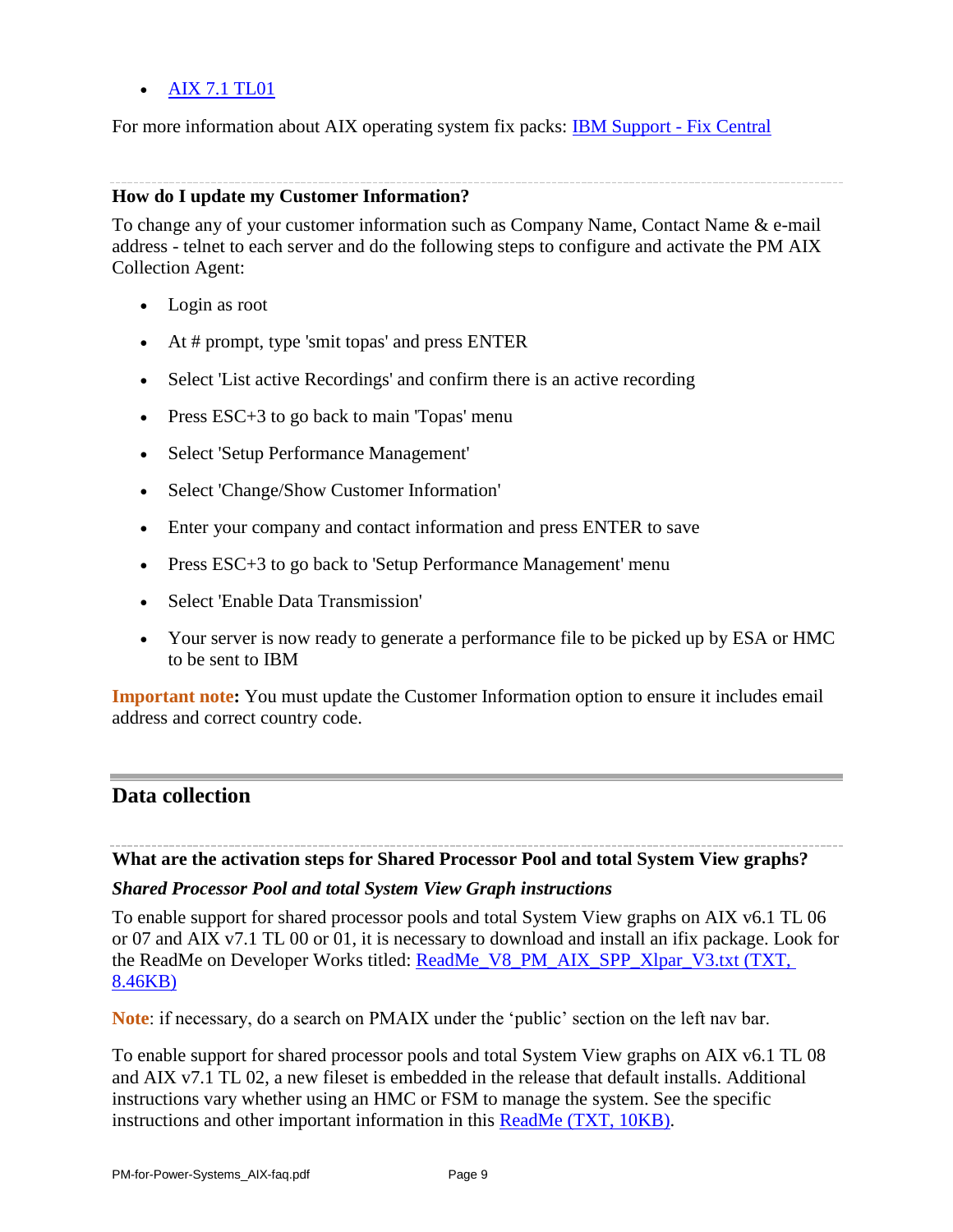**Note**: Enabling SPP & XLPAR will enable this partition to remotely execute commands on the HMC/FSM using SSH for gathering configuration & performance data of the processor pool & other partitions.

#### **What does IBM do with the data I send?**

IBM uses the hardware problem reporting data to help reduce problem analysis and improve systems availability. The PM for Power Systems performance and capacity data is processed, and used to create the reports you see on the secure web site.

## **I have been asked by my Business Partner to authorize him/her to see my data. What does this mean and how do I do it?**

This authorization allows the respective Business Partner(s) you authorized to have access to your PM for Power Systems reports stored in IBM's servers. The end user also can 'remove' a customer from authorization to access their reports.

For more information: [Business Partner data release form instructions](http://www-03.ibm.com/systems/power/support/perfmgmt/authorization.html)

#### **How many days of performance data are stored on my server/partition?**

The default of 3 days worth of performance data is stored on your server / partition. To change this setting, type 'smit topas', select 'Setup Performance Management', select 'Change/Show Data Retention Period' and change the 'Retention Period (days)' to the desired number of days.

#### **Where is the location of the performance data files that are sent to IBM?**

The default path for the stats.send file is located in /var/perf/pm/daily/\$HOSTNAME where \$HOSTNAME is the name of your server/partition.

#### **How to a view the PM AIX Collection Agent log files?**

Each time a new stats.send performance file is created the log file will be updated with the current results. To view the log file:

- Login as root
- Type 'cd /var/perf/pm/daily' and press ENTER
- Type 'cat pmcfg.log' and press ENTER
- Note any errors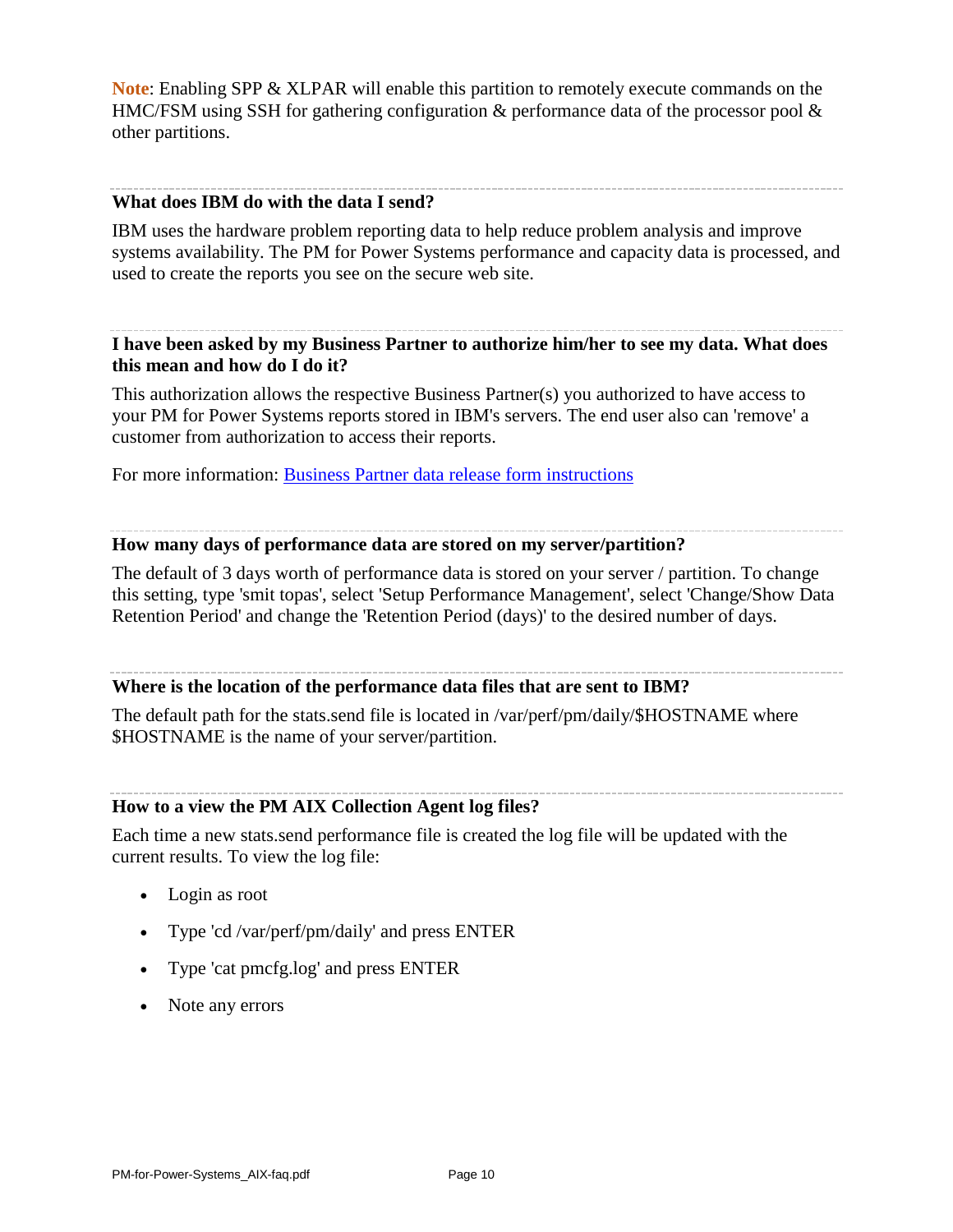#### **Can I be collecting topas data for nmon at the same time as collecting topas data for PM?**

Yes. The following questions refer to SMIT panel options directly or indirectly. In addition to these questions, you can learn more about the SMIT panel at: [pSeries and AIX Information](http://publib.boulder.ibm.com/infocenter/pseries/v5r3/index.jsp?topic=/com.ibm.aix.prftungd/doc/prftungd/smit_topas_topasout.htm)  [Center for SMIT panels -](http://publib.boulder.ibm.com/infocenter/pseries/v5r3/index.jsp?topic=/com.ibm.aix.prftungd/doc/prftungd/smit_topas_topasout.htm) topas/topasout/topasrec

## **Why can't I 'Enable Data Transmission'? I get an error indicating 'Persistent local binary recording is not running.'**

Confirm that you are not in 'single user mode'. If you are, restart your server/partition into normal mode and try the 'Enable Data Transmission' option again. If you are not in single user mode, then see 'How do I restart my performance recording?'

After the recording has started, you can then type 'smit topas', select 'Setup Performance Management', select 'Enable Data Transmission'.

#### **How do I restart my performance recording?**

Confirm that there is not an active recording by typing 'smit topas', selecting 'List active Recordings', and then select 'persistent'. If you see the message 'There is no active recording', then you need to start a recording by canceling (F3) back to the main topas menu. Select 'Start New Recording', select 'Start Persistent local recording', select 'binary', be sure the 'Output Path' has been specified; the default path is typically '/etc/perf/daily'. If the path is not defined, the current directory may be used. You may also have to change 'Overwrite existing recording file' to yes if you get an error.

**I have stopped my performance recording, why is my server/partition still sending the same performance information to IBM?**

You will also have to Disable Data Transmission. To do this, type 'smit topas', select 'Setup Performance Management', select 'Disable Data Transmission'. The performance information will not be sent to IBM from ESA or HMC.

## **Why am I not able to collect SAN data?**

PM service uses '/usr/sbin/datapath' command to collect SAN data. '/usr/sbin/datapath' command is shipped with devices.sdd.61.rte fileset. Please install SDD driver to get the required data.

**Note**: Without installing the driver, the Disk/File Space Usage graphs may not be correct.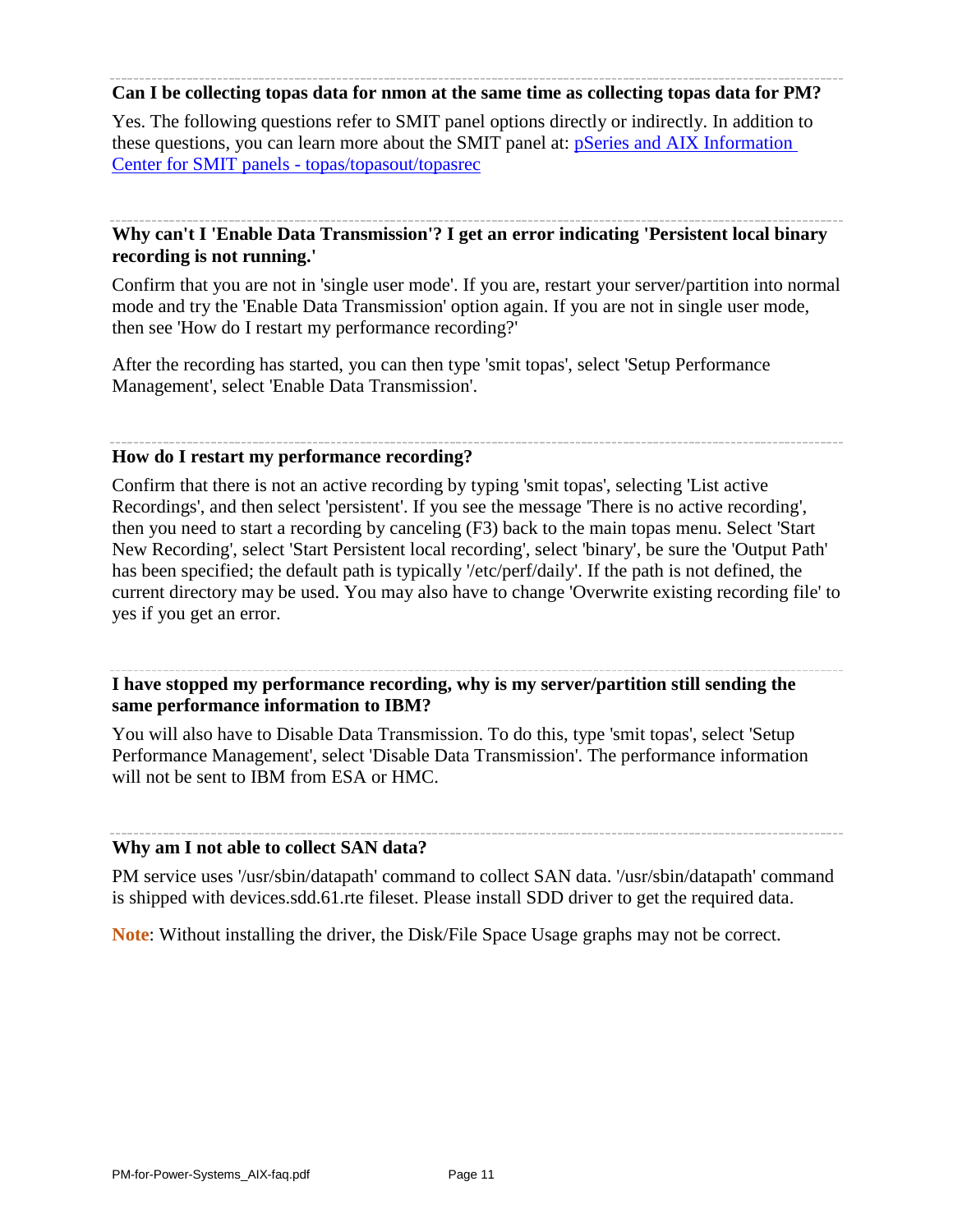## **Trasmission**

**I'm wanting to do processor pools and total system view reports on a FSM managed system. Why do I get an error message stating "Required HMC version 7.3.0 or above"?**

An ifix available on Developer Works will allow the server managed by FSM to collect the processor pool and total system view data. Eventually this ifix will ship as part of a Service Pack in 1Q'2013. The iFix can be downloaded from:

<https://www.ibm.com/developerworks/mydeveloperworks/files/app?lang=en>

Look for the following or do a search in left nav bar for:

- If AIX 6.1 TL 08:  $SpXlpFSM6V.121008.epkg.Z.z$
- If AIX 7.1 TL 02:  $SpXlpFSM7H.121008.epkg.Z.z$

#### **How do I troubleshoot PM AIX data transmission?**

Steps to trouble shoot issue with PM AIX data not being transmitted to IBM:

- 1. [Confirm the pmcfg entry is listed in crontab for root user](http://www-03.ibm.com/systems/power/support/perfmgmt/faq/setupaix.html#q5) crontab -l | grep pmcfg
- 2. Confirm whether topasrec is running or not, using " ps -aef | grep topasrec | grep ypersistent " if steps 2 fails, go to step 3, else go to step 4
- 3. Start a new recording i) smit topas -> " Start New Recording " -> " Start Persistent local recording " -> " binary "

ii) Hit enter to start new recording with default settings. Ensure that persistent recording is running .. you can check using " ps -aef | grep topasrec | grep ypersistent " Wait for 10 mins before performing step 4

- 4. Enable data transmission after " smit topas " -> " Setup Performance Management " -> " Enable Data Transmission "
- 5. Run " /var/perf/pm/bin/pmcfg " Check whether files are generated under " /var/perf/pm/daily/<hostname>/ "
- 6. Run " /var/perf/pm/bin/pmcfg -s " to confirm stats.send file is generated.
- 7. If the step 5 fails, look for the error logs " cat /var/perf/pm/daily/pmcfg.log " If the stats.send file is generated and no errors in pmcfg.log, re-transmit the PM data manually using " smit topas " -> " Setup Performance Management " -> " Retransmit Recorded Data "

Follow the steps provided after " Retransmit Recorded Data " to transmit the data using HMC or ESA and check for errors.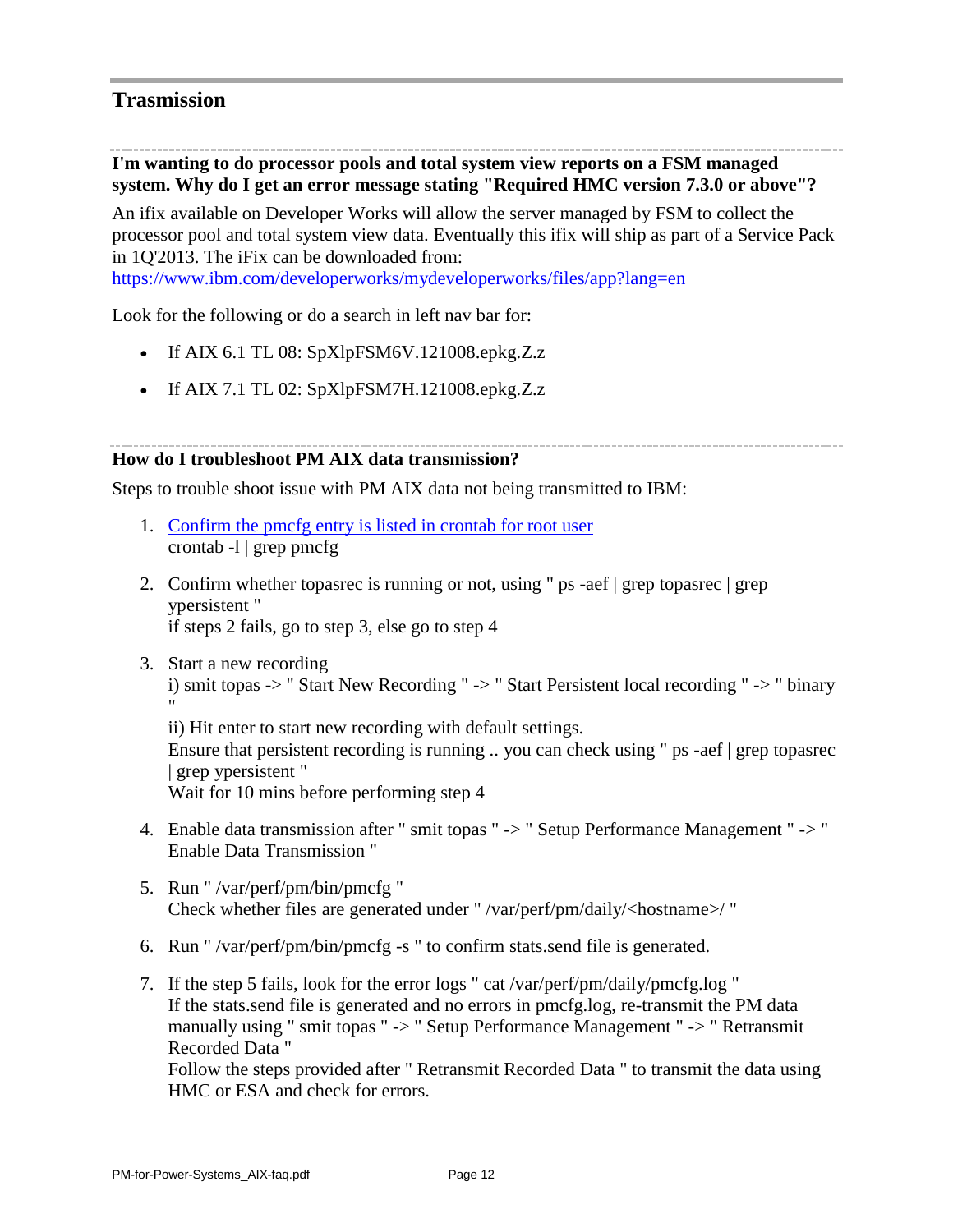Other basic steps

- \* To find the PM tool version, run " lslpp -l | grep bos.perf.tools "
- \* To check for symbolic link /var/adm/perfmgr, " ls -l /var/adm/perfmgr "

[See also the Troubleshooting document here](http://www-03.ibm.com/systems/power/support/perfmgmt/activation.html#AIX_problem_handling)

#### **What do I have to do to transmit my performance data to IBM?**

Once you install and activate both the Electronic Service Agent and PM for Power Systems code, data transmission will be done automatically on the schedule you establish in the Electronic Service Agent set up. Normally this data transmission is done daily.

The PM AIX Collection Agent generates the previous day's performance file just before midnight. So it is recommended that you set ESA or HMC to send the performance file after the file is created. Example: 01:00 am.

## **Are their dependencies on the HMC driver level when using the HMC to transmit performance (PM) data to IBM?**

If using the HMC to transmit PM data:

- POWER6 server hardware: HMC must be at driver level V7R3.5.0 or later
- POWER7 server hardware: HMC must be at driver level V7R7

**Note**: Customer also has option to send PM data via:

- FSM (flex systems)
- Service and Support Manager within IBM Systems Director
- Electronic Service Agent (ESA) configured at the partition

## **I am using a HMC and attempting to transmit the PM data using ESA but it is not working.**

Look at the HMC event logs

- Click 'HMC Management' on the left side of the HMC web interface
- Click 'View HMC Events' in the center HMC web interface
- If you do not see any errors, there my be a problem with IBM.ServiceRM

The HMC needs to communicate with IBM.ServiceRM on each server/partition. Without it running, the HMC will not be able to pick up the performance data file. Ensure that the IBM.ServiceRM is active on both the HMC and server/partition.

To check your server/partition:

• Login as root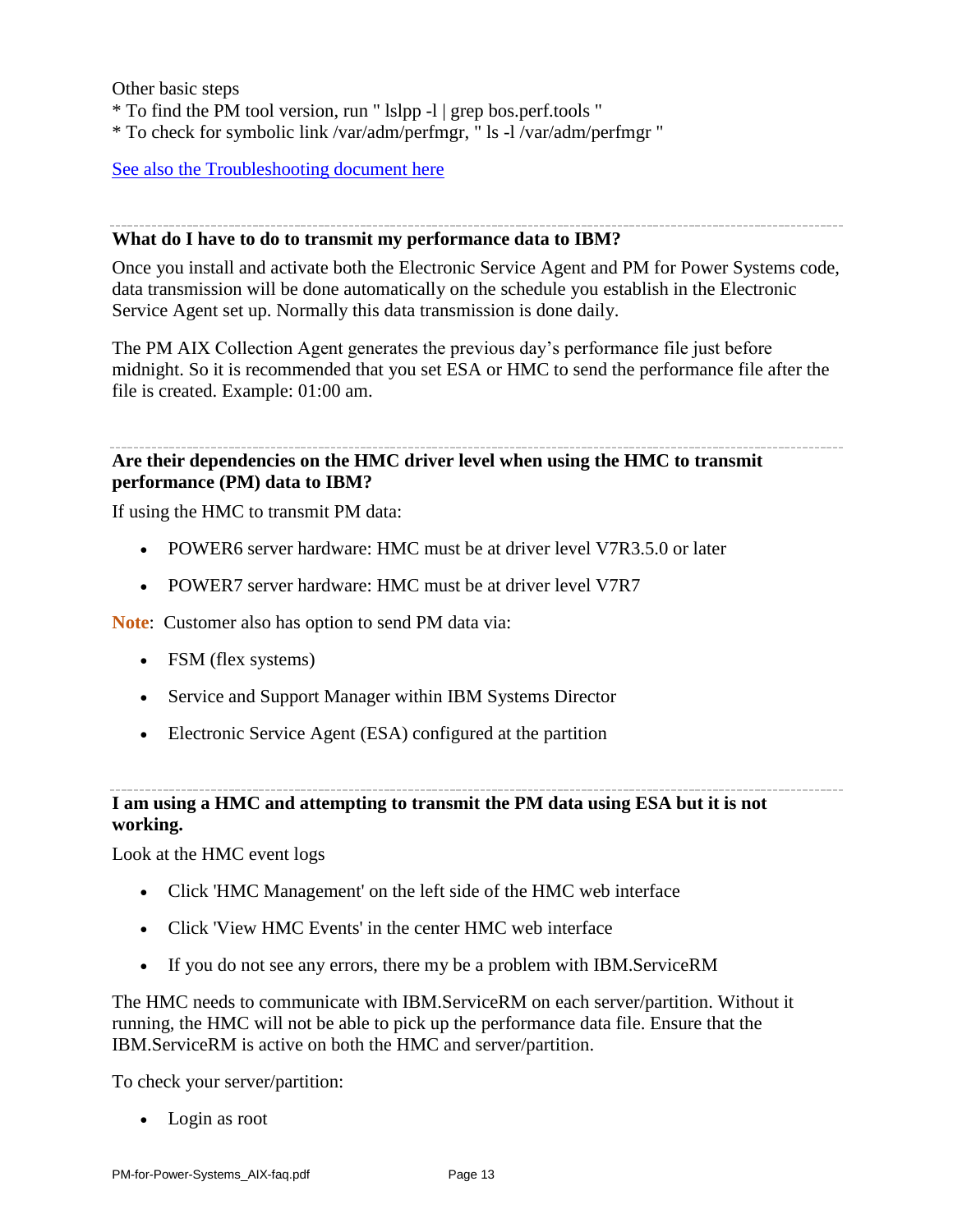- At the # prompt, type 'lssrc -g rsct; lssrc -g rsct  $rm'$ ' and press ENTER
- Ensure the IBM.ServiceRM is active

To restart the IBM.ServiceRM on your server/partition:

- Login as root
- At the # prompt, type '/usr/sbin/rsct/bin/rmcctrl -z' and press ENTER
- Next type '/usr/sbin/rsct/bin/rmcctrl -A' and press ENTER
- Finally type 'lsrsrc IBM.Sensor' and press ENTER

To restart the IBM.ServiceRM on your HMC

Reboot the HMC server

Contact IBM Support if you continue to experience a problem.

## **I have transmitted data but cannot see my reports? What do I do?**

PM AIX Collection Agent will generate the performance information for the previous day and will be sent to IBM. Please allow one business day after receipt of all transmitted performance data before the information is available in interactive graphs.

Before submitting a problem, do the following:

- 1. [Activating PM AIX Collection Agent on AIX V6.1 TL 3, AIX V5.3 TL 9 and higher](http://www-03.ibm.com/systems/power/support/perfmgmt/activation.html#activate_collections_aix)  [releases of both](http://www-03.ibm.com/systems/power/support/perfmgmt/activation.html#activate_collections_aix)
- 2. Verify that your data has been transmitted. To do so, go to the Electronic Service Agent log and verify whether the transmission was successful or failed. If successful, go to step 3. If failed retransmit<sup>\*</sup> the data.

\* Electronic Service Agent will normally retry the transmission up to 3 times. After that 3 unsuccessful tries there is a retransmit button you can select to retransmit the data.

## **How do I retransmit all of my available performance data to IBM?**

To retransmit all of your available performance data to IBM, type 'smit topas', select 'Setup Performance Management', select 'Retransmit Recorded Data', enter zero '0' for the 'Enter the Date [YYYYMMDD]' and press ENTER. Follow the instructions on how to use ESA or HMC to manually send the performance file to IBM.

## **Why can't I send performance data for the current date?**

You can only generate a performance file for the previous day's performance recording.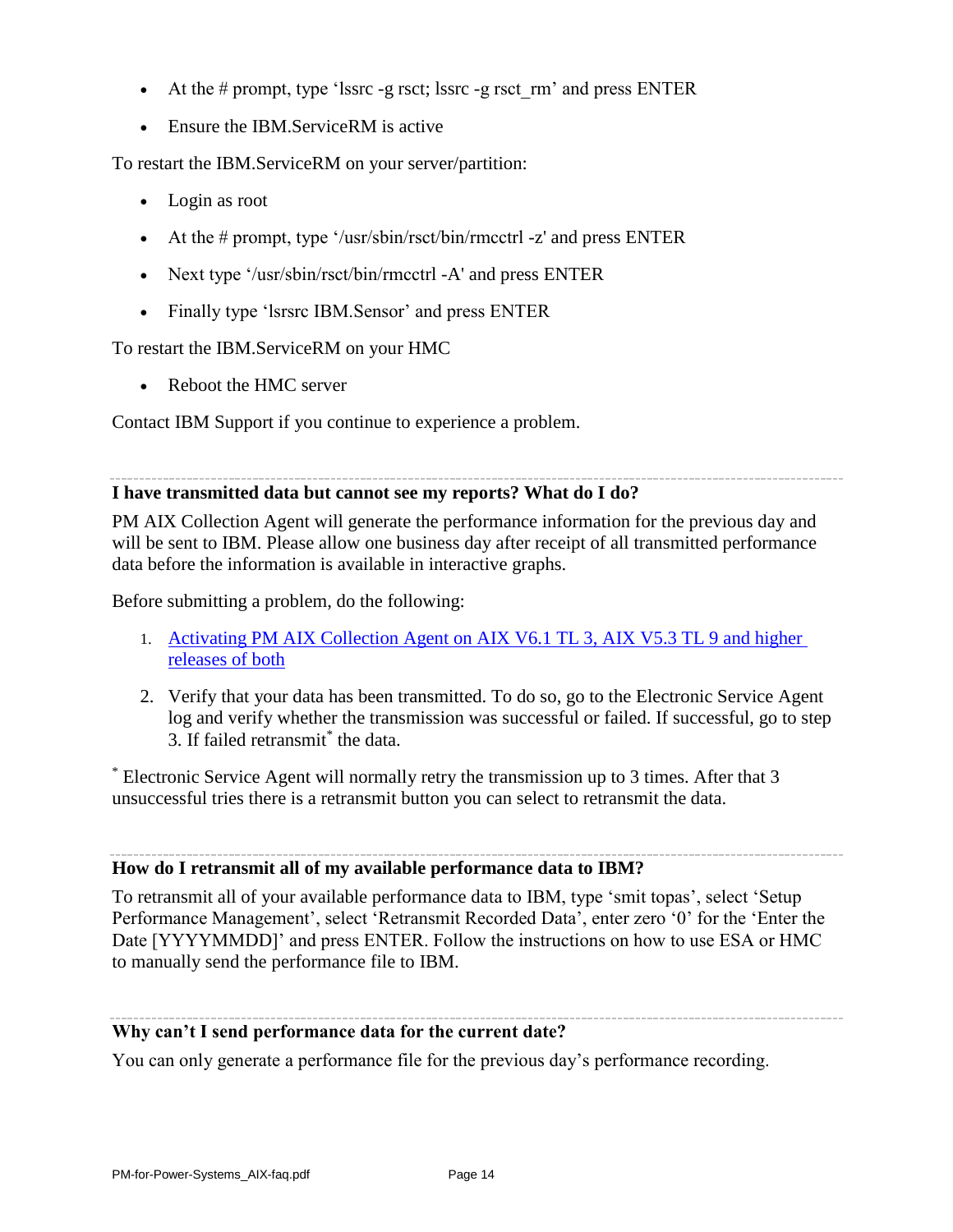## **Security of my data is of great concern. What steps has IBM taken to ensure that my data cannot be seen by unauthorized persons?**

Of key importance here is that neither the IBM Electronic Service Agent code nor the PM for Power Systems (including the PM for Power Systems: no charge service level) transmit any customer proprietary information (e.g. data files, internal user-ids, passwords, etc.).

## *Electronic Service Agent*

With Electronic Service Agent you have the ability to manage data sensitivity concerns and have direct control over the transmission of sensitive data. You have the ability to review the actual data prior to shipment to IBM and if after reviewing it, determine you do not want it sent, you can turn off the transmission.

Secure communications use restricted dial-out, strong TTY and modem security and are performed using and IBM Confidential AT&T network. TTY and modem security are both configured not to auto-answer the modem or allow logic access from the TTY port. Electronic Service Agent only allows outbound calls to be created from the customer location. Electronic Service Agent logs the results of each Electronic Service Agent transmissions made on your system. It records the time of the transmission and whether the transmission completed successfully or resulted in an error. You also have the ability to have Electronic Service Agent send an E-mail message or page notification to contacts relating to all or limited machine problem information.

Electronic Service Agent (ESA) will be updated to include direct Internet connectivity (including encryption) as well as a 16 digit registration ID that will be used to verify authorized customer contacts.

- PM for Power Systems: no charge service level
- PM for Power Systems (Full Service)

Like Electronic Service Agent, PM for Power Systems does not transmit any customer proprietary data. It collects and transmits, through the Electronic Service Agent, performance and capacity tracking data.

## *PM for Power Systems reports*

- **Customer access:** Customer reports are only viewable by authorized customer personnel through an online Internet secure site.
- **IBM access:** Internal IBM marketing personnel have access to your performance/capacity reports, and may contact you regarding marginal performance conditions.
- **Business Partner access:** You may submit an authorization form where you identify specific IBM Business Partners that you authorize to have access to your performance data. IBM Business Partners, not identified by you, will not be given access to your data.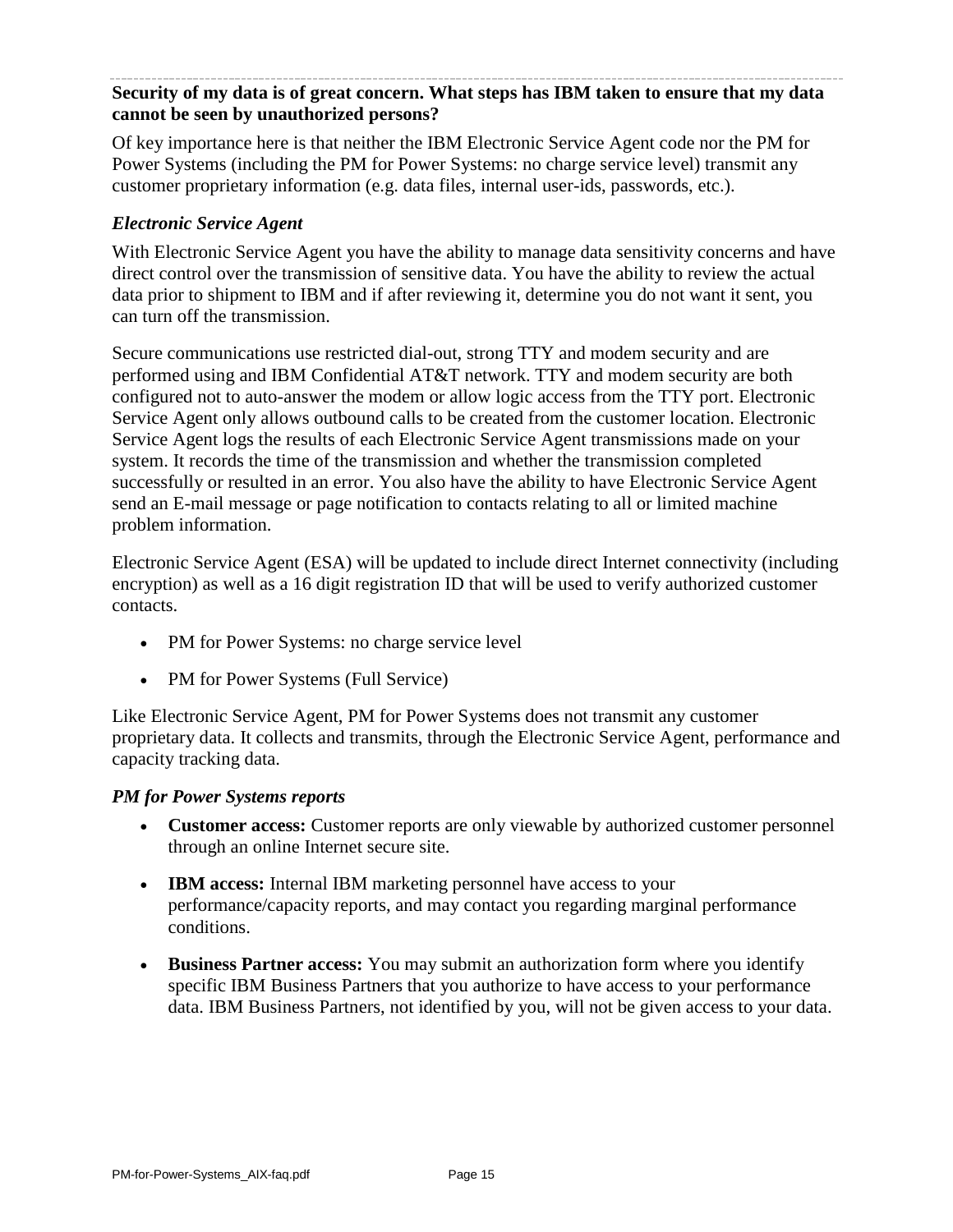# **Reports**

## **What should I do if I'm having trouble opening the 6 month .pdf using FireFox when viewing / printing my reports?**

## *Troubleshooting - opening the .pdf in FireFox:*

If you are having trouble with the .pdf not opening after clicking the .pdf icon in "Server Information" page, there are 2 things to try.

1) Press CTRL + F5 at the same time to clear you cache, or clear the cache using the menu option Tools > Options > and click on Advanced the choose the "Network" tab. Click on the "Clear Now" buttons for "Cached Web Content" and "Offline Web Content and User Data".

2) Exempt the PM website if you are using a pop-up blocker. If the PM pop-up window is being blocked you will get the warning bar at the top of the page. Choose Options and always allow. Or, go to the menu option Tools > Options > and click on "Content". To the right of "Block popup windows" you can see a button for Exemptions. Click on the button and add the website URL you want to exempt--enter [pmeserver.rochester.ibm.com](http://pmeserver.rochester.ibm.com/) and click to close.

If you are having issues with Firefox opening the same month no matter what month you have chosen then you will need to either:

a) upgrade to Firefox version 23.01 or

b) go to the "Tools" drop down menu click on "Options" and then on "Applications", where you see under "Content Type" the "Adobe Acrobat Document" may use the default option "Use Adobe Acrobat (in Firefox)" under "Action". Change this option to be "Use Adobe Acrobat (default)".

This will allow opening the PM reports in Adobe Reader for different months.

#### **Why do I have processor utilization greater than 100% for an uncapped partition?**

This will occur when an uncapped partition running in a Shared Processor Pool, is using more processor than the base allocation.

For example; if the uncapped partition is defined as initially being allocated 0.2 cores, but it is utilizing 0.3 cores, PM will display a utilization of 150%. The utilization is always relative to the base allocation for the partition. Normalizing to the base allocation allows you to understand the additional resource the partition is using and it allows PM to produce the long term trending needed for planning purposes.

#### **What should I do if the graphed data in my reports is unreasonable ? e.g. excessively high**

The issue may be that topas is not recording your raw data correctly and needs an ifix applied. Please open a PMR to obtain further instruction.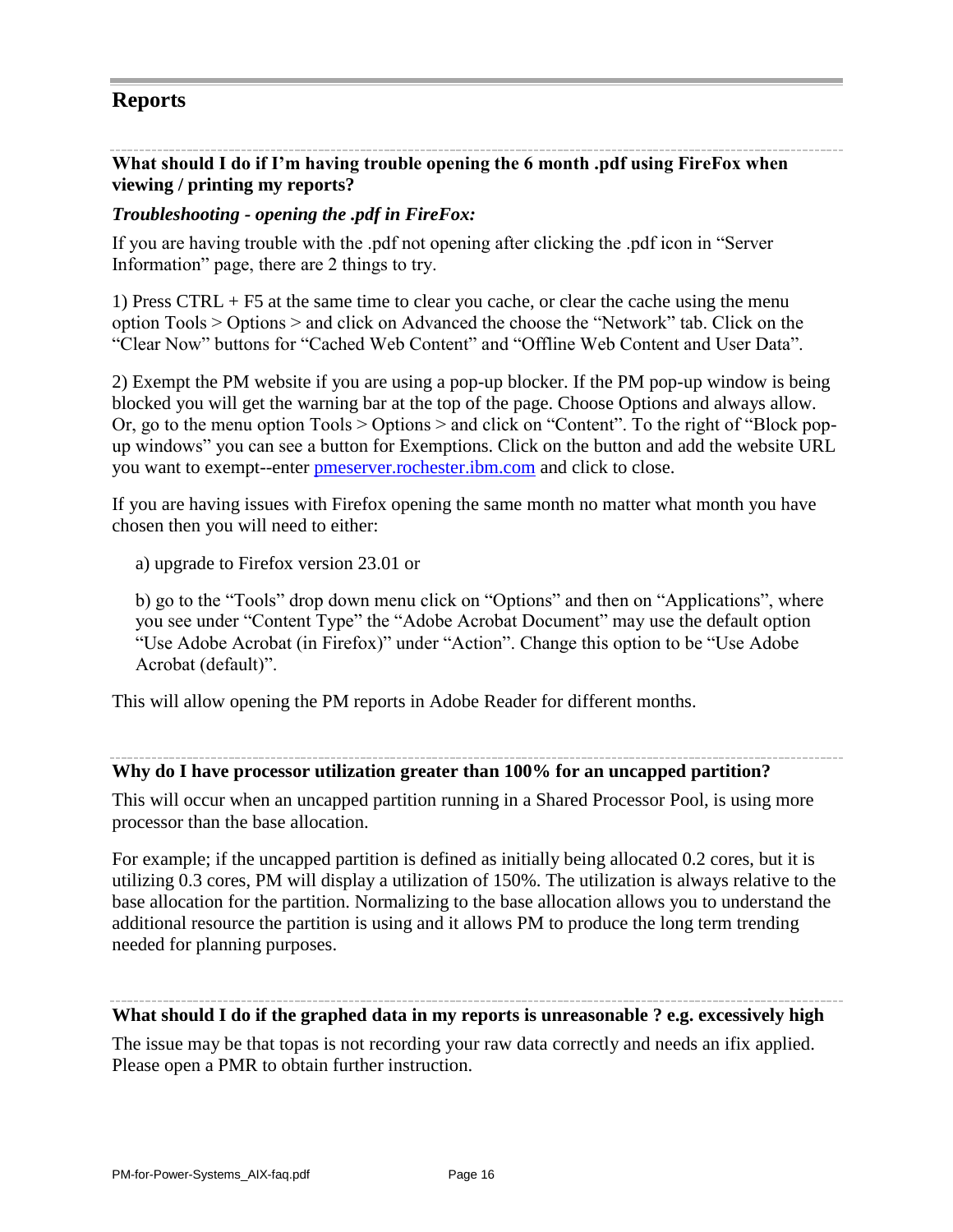## **How do I view my reports?**

Go to the PM Web site and sign on with your Web ID.

[PM Login Page](https://pmeserver.rochester.ibm.com/)

#### **Where can I get more help as to what the reports mean?**

For more information:

General FAQ PM AIX Collection Agent - Where do I find additional documentation regarding PM for Power Systems?

#### **Once I transmit the data, how soon can I see the reports?**

Please allow one business day after receipt of all transmitted performance data before the information is available in interactive graphs.

## **What is the difference between the PM for Power Systems: no charge service level and detailed reports?**

With the no charge service, you see summary level information depicting three key system measurements identifying potential capacity problems. With the detailed report service, you have access to customizable reports concerning many performance and capacity measurements on your system.

For additional information, visit the description on the PM for Power Systems home page: [http://www.ibm.com/systems/power/support/perfmgmt/description.html](http://www-03.ibm.com/systems/power/support/perfmgmt/description.html)

## **What is the official name of the full service?**

The name of the full detail report service is Performance Management for Power Systems. Depending upon geographical location, there may be a slight variation in naming.

## **What optional function services are available and how do I inquire about them? In a bind? Need more capacity? Need a performance tuning?**

Contact us for information about additional services for performance management and capacity planning. Your inquiry will be routed to a principal within your Geography who can assist you.

Please use the contact information provided below. You will need to provide enough information so that we will be able to contact you. Please provide your:

- Name
- Country code
- Phone number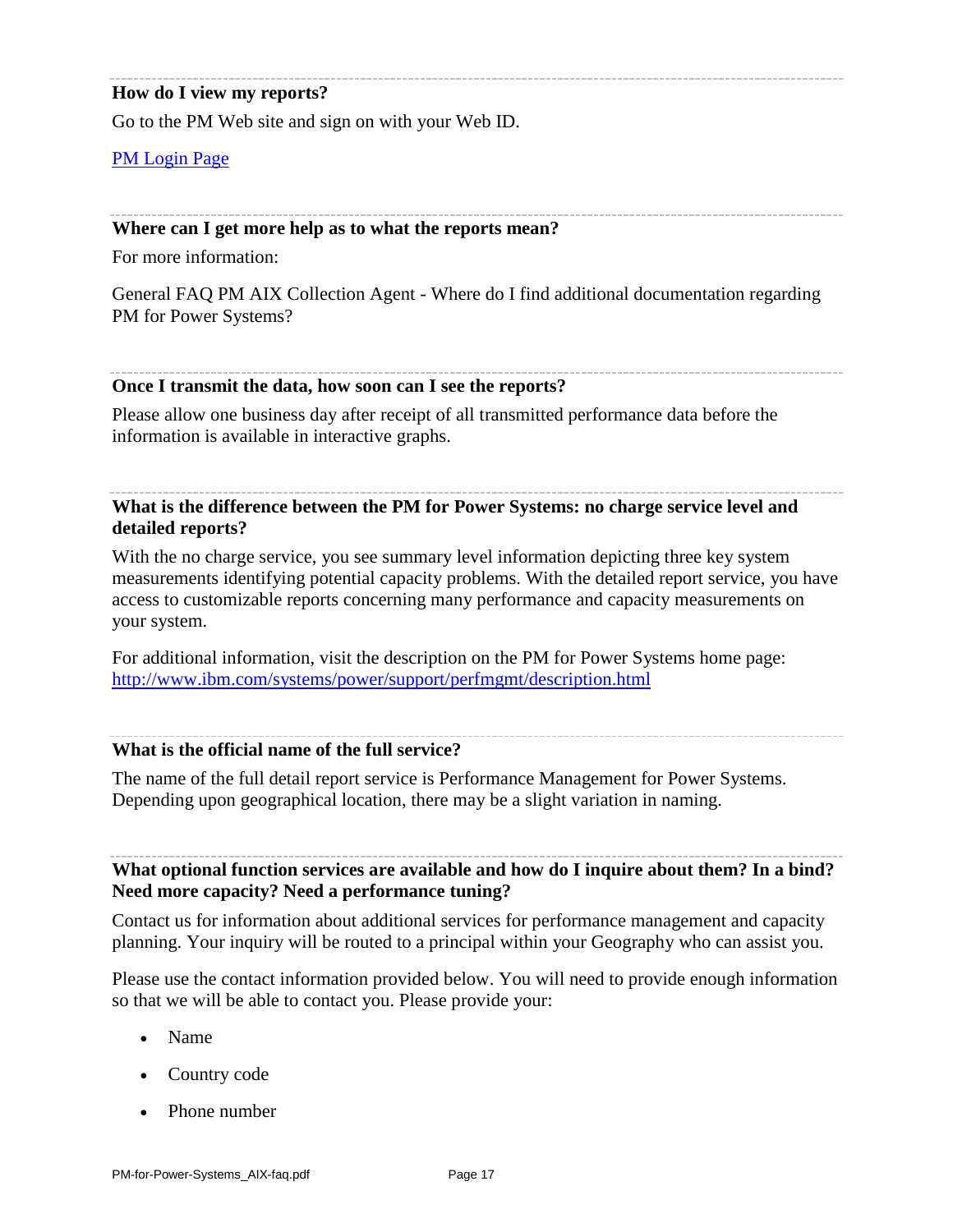• email address

Your request will be directed to an IBM location near you.

In the United States: Telephone: 1-800-426-4682 email: [capacity@us.ibm.com](mailto:capacity@us.ibm.com)

International Contact: Contact your local IBM Representative or IBM Business Partner

#### **How do I interpret the RUN Q information?**

Please refer to the Server Information Page (SIP) column "% Time Run Q > Limit (AIX)". You can also look at reports 656A (CPU - RUN  $Q >$  Limit in %, Per Day) and 656B (CPU - RUN  $Q$ > Limit in %, Per Hour During the Period).

Run Q > Limit is a measure of the number of tasks that are in the Run Queue waiting to run.

Run  $Q >$  Limit = Percentage of time run queue  $>$  than number of processors times 5. Minimum value is 5. For partial processor LPARs (less than 1 processor), 5 is the value used for the limit.

The recommend threshold for Run  $Q >$  Limit is 20%. If the RUNQ  $>$  Limit percentage is consistently above 20%, then corrective action should be taken.

#### **How can I find the usage of SAN Disk on my disk graphs?**

**Note**: For disk arm utilization where SAN storage is involved, please be aware:

- 1. The graphs are for the portion of the SAN unit which is logically attached to the server.
- 2. If there is an increase in the disk arm activity for the SAN unit, this could be due to the SAN being accessed at the same time by multiple servers or it could simply be caused by a growth in arm activity for the logical portion of the SAN assigned to the server. In the former case, arm utilization may be over stated in the PM reports.

You may need to install the SDD driver to include the SAN information. For more information, please refer to:

#### [Why am I not able to collect SAN data?](http://www-03.ibm.com/systems/power/support/perfmgmt/faq/datacollaix.html#q10)

**Note**: You will need to upgrade to PM AIX Collection Agent to include any SAN information in your graphs.